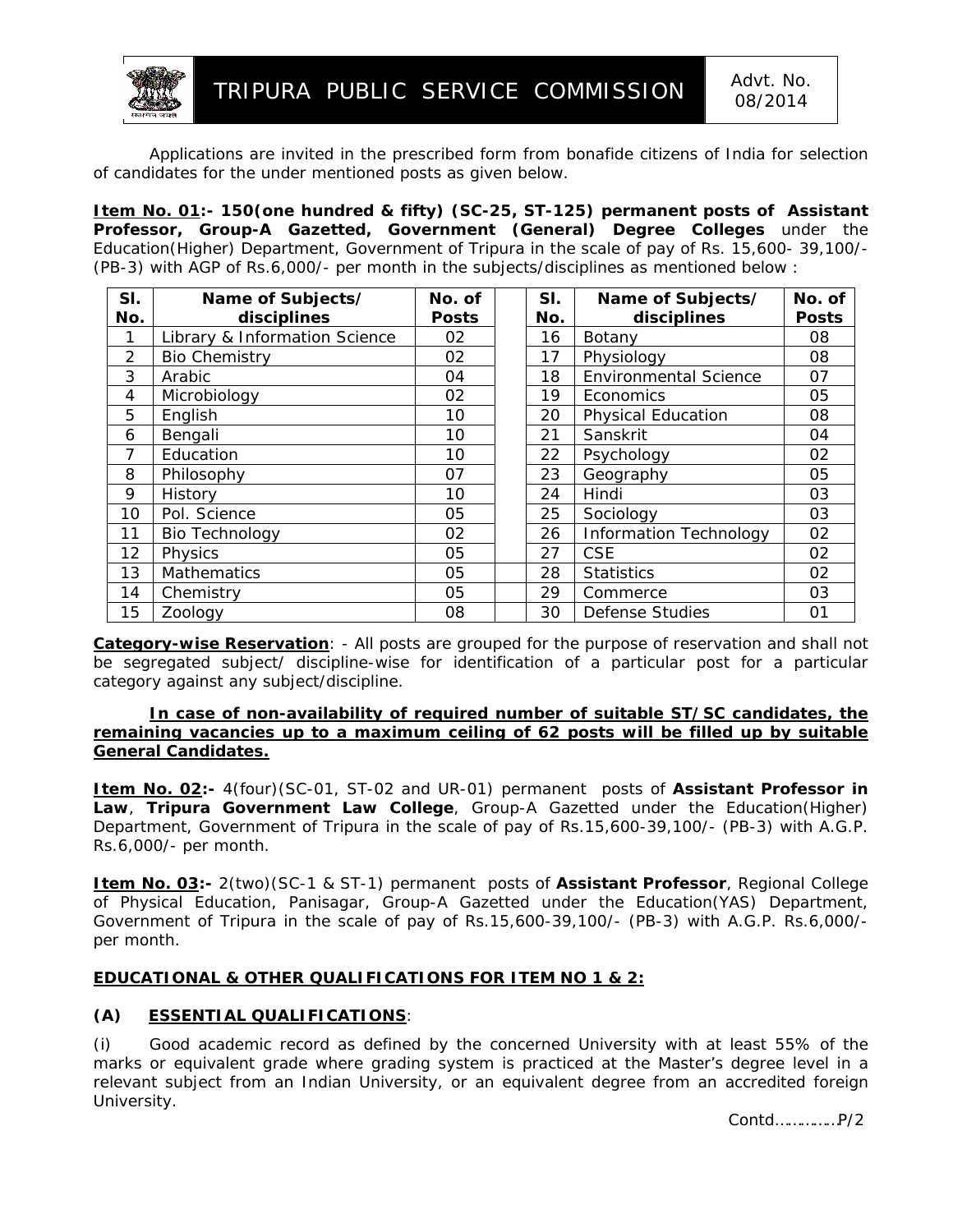### Page-2

(ii) Besides fulfilling the above qualifications, the candidates should have cleared the National Eligibility Test (NET) conducted by UGC, CSIR or similar test accredited by the UGC like SLET/SET.

(iii) NET/SLET/SET shall not be required for such Masters Degree Programmes in disciplines for which NET/SLET/SET accredited test is not conducted subject to the conditions stipulated in the UGC Regulations, 2009 of 23-09-2009.

## **(B) ESSENTIAL QUALIFICATIONS FOR ENGINEERING & TECHNOLOGY DISCIPLINE**:

Master's Degree with 55% marks in the appropriate branch of Engineering (Engg.) & Technology(Tech).

## **(C) Relaxation allowed**:

(i) A relaxation of 5% may be provided at the Graduate and Master's level for the SC/ST/Differently-able(Physically handicapped) categories for the purpose of eligibility and for assessing good academic record during direct recruitment to teaching positions. Rounding off of marks to make it to 55% or 50% as the case may be through grace mark procedure etc., by Universities is not permissible for claiming relaxation.

(ii) A relaxation of 5% may be provided, from 55% to 50% of the marks to the Ph.D Degree holders, who have passed their Master's Degree prior to 19<sup>th</sup> September, 1991.

(iii) Holders of Ph.D degree as on the date of Notification of the UGC Regulations, 2009( i.e. 23-09-2009 ) alongwith those candidates who were awarded a Ph.D degree through a process of admission, registration, course work and external evaluation as laid down in the UGC(Minimum Standards and Procedure for award of M.Phil/Ph.D Degree), Regulations,2009 and so adopted by the University, shall be exempted from NET/SLET/SET.

### **(D) DESIRABLE**:

Knowledge in Bengali and Kok-barak.

### **EDUCATIONAL & OTHER QUALIFICATIONS FOR ITEM NO 03**:

### **(A) Essential Qualification:**

(i) A Master's Degree in Physical Education with at least 55% of marks (or equivalent grade in a point scale wherever grading system is followed) from UGC recognized University or an equivalent Degree from an accredited Foreign University.

(ii) Besides fulfilling the above qualification, the candidates should have cleared the National Eligibility Test(NET) conducted by UGC/CSIR or similar test accredited by the UGC like SLET/SET.

Provided however, that candidates, who are or have been awarded a Ph.D Degree in accordance with the University Grants Commission (Minimum Standards and Procedure for Award of Ph.D Degree) Regulations, 2009 shall be exempted from the requirement of the minimum eligibility conditions of NET/SLET/SET for recruitment and appointment of Assistant Professor in University/Colleges/Institutions.

## **(B) Relaxation allowed**.

i) A relaxation of 5% may be provided at the Master's Degree level for the SC/ST/Differentlyabled (Physically and Visually Differently-abled categories) for the purpose of eligibility and for assessing good academic record during direct recruitment to teaching positions. The eligibility marks of 55% marks and the relaxation of 5% to the categories mentioned above are permissible based on only the qualifying marks without including any grace mark procedures.

ii) A relaxation of 5% may be provided from 55% to 50% of the marks to the Ph.D Degree holders, who have obtained their Master's Degree prior to 19<sup>th</sup> September, 1991.

Contd……………P/3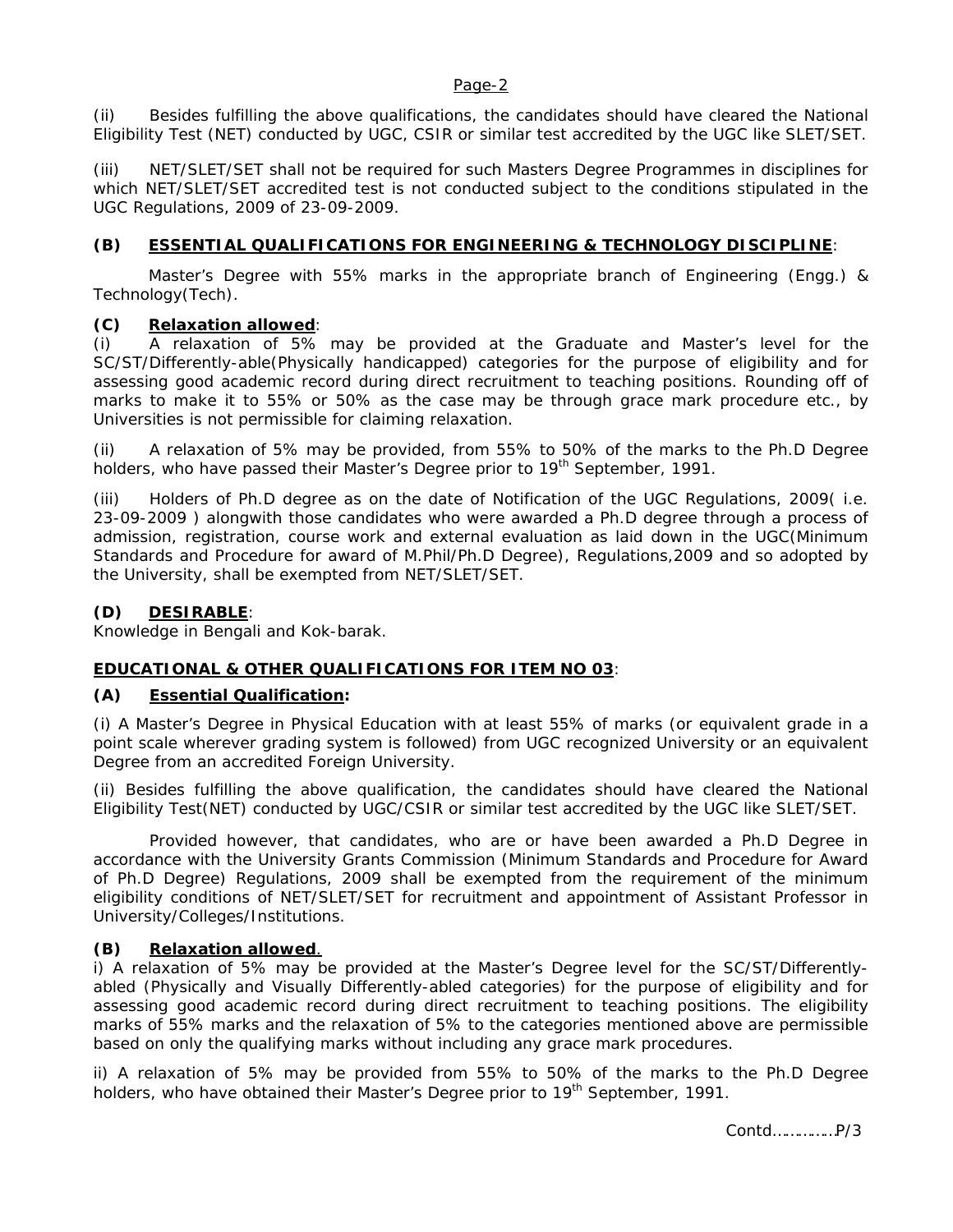#### Page-3

## **(C) Desirable**:

Knowledge in Bengali or Kok-borok.

**Age:-For Item No.-01, 02 & 03:-**Up to 40 years as on **11.07.2014.** Upper Age-limit is relaxable by 5(five) years in case of SC, ST, Differently abled (PH) candidates and Government Servants, provided that the Govt. servants of SC/ST/ Differently abled (PH) category shall not get this relaxation over and above the general relaxation of 5 (five) years available to them.

**The last date of receiving application for Item No. 01, 02 & 03 is 11.07.2014. The application(s) received after the closing date will not be entertained.** 

**Applicant must write the Name of Post alongwith subject in the column "Post/Services applied for" in the Application Form.** 

**Date, time and venue of Screening Test/ Interview at Agartala will be notified in due course.** 

### **Other Important information:-**

**(1)** The number of post to be filled up is subject to increase or decrease following requisition of the Department.

**(2) Prescribed Form availability:-** The 4(four) pages Application Form printed in colour font will be available from all Branches/Extension counters of **Tripura Gramin Bank** in the State of Tripura on deposit of the prescribed **Recruitment Fee through the Special Deposit Slip to the Account No. 14711 in favour of the Secretary, T.P.S.C.** in the same Branch/Extension counter as a single window system without any extra charge/Commission from the candidates.

In addition, the said prescribed Form **printed in colour font (A4 size 90 GSM paper)**  can also be down loaded from the Website http://www.tpsc.gov.in and in that case, the prescribed Recruitment Fee is to be paid to the **Account No.31176521319** of the State Bank of India (core banking branches) in favour of **the Secretary, Tripura Public Service Commission.** The Bank deposit Receipt is to be affixed with the filled up application form in the specified Box on the  $2^{nd}$  page of the form.

### **(3) Rate of Recruitment Fees:**

**(i) Group-A Posts:- Rs.200**/**-** (Rupees Two Hundred) only for General Candidates and **Rs. 150/-** (Rupees One Hundred and Fifty) only for ST/SC/ BPL card holders/Physically Handicapped Candidates.

**(ii) Group-B Posts: - Rs.150/-** (Rupees One Hundred and fifty) only for General Candidates and **Rs. 100/-**(Rupees one hundred) only for ST/SC/BPL card holders/Physically Handicapped Candidates.

**(iii) Group-C Posts: - Rs.100/-** (Rupees one hundred) only for General Candidates and **Rs.50/-**(Rupees fifty) only for ST/SC/ BPL card holders/Physically Handicapped Candidates.

**(4) SC/ST Candidates of other States** (not recognized by the Govt. of Tripura) should apply for unreserved vacancy as general candidate along with recruitment fee prescribed for general candidates.

**(5)** Applicants must be in possession of the prescribed minimum qualification(s) for the post on the closing date for submission of application as mentioned in the advertisement**.** 

Contd…………………P/4